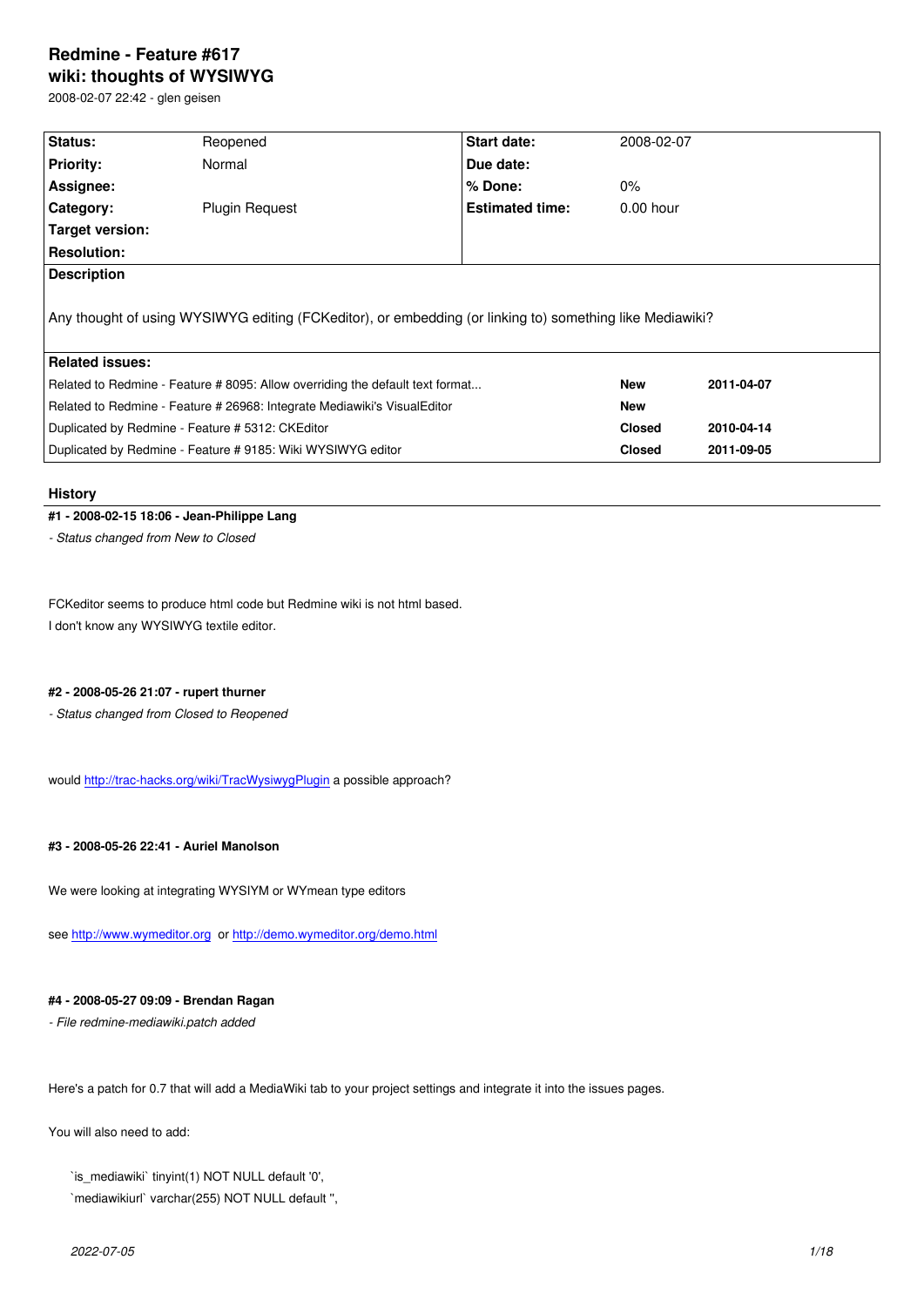To the projects table for this to work.

#### **#5 - 2008-09-25 11:40 - Michael Mosburger**

I took a look at the trac plugin. I think this might be good solution to start with, isn't it? Would be nice to have a wysiwyg for non-tech. users.

#### **#6 - 2008-09-25 14:01 - Babar O'Cap**

A good article on this topic http://blog.aisleten.com/2008/09/11/rails-textile-and-javascript-wysiwyg-roundup/ There is markItUp http://markitup.jaysalvat.com/home/ Look at the textile demo http://markitup.jaysalvat.com/examples/textile/ Maybe it's similar to Redmi[ne AJAX preview feature.](http://blog.aisleten.com/2008/09/11/rails-textile-and-javascript-wysiwyg-roundup/)

#### **#7 - 2008-12-23 14:59 - [taras kornichuk](http://markitup.jaysalvat.com/examples/textile/)**

Babar Le lapin wrote:

*Maybe it's similar to Redmine AJAX preview feature.*

Feature up. Is it necesary to use textile editor? Maybe should add also HTML based edirot + WYSIWYG ? Can someone anser me ? Thanks.

#### **#8 - 2009-01-21 19:38 - Cary Fitzhugh**

We're looking at redmine at work, and one desire is that all of the documentation could be written in the wiki. Similar to Google Docs or something like that. It appears that something like TinyMCE may work well.

Though - so I can help - what are the issues? Is textile the format that the page must be saved in? I found this link: http://huddledmasses.org/greasemonkey-tinymce-editor/

But a bigger question is would it be a better idea to take the plunge, change the wiki rendering to be XHTML or something more standard, so you could just drop in som[ething robust like TinyMCE?](http://huddledmasses.org/greasemonkey-tinymce-editor/)

Or maybe - is there a plugin we are currently using for the editing that can be extended to do the things that I need it to do?

I'm up for helping get this done.

#### **#9 - 2009-01-21 19:56 - Cary Fitzhugh**

Another thing is that I'd like to get PDF download working for the wiki as well. So if someone decides to write up an RFQ or something in the wiki, we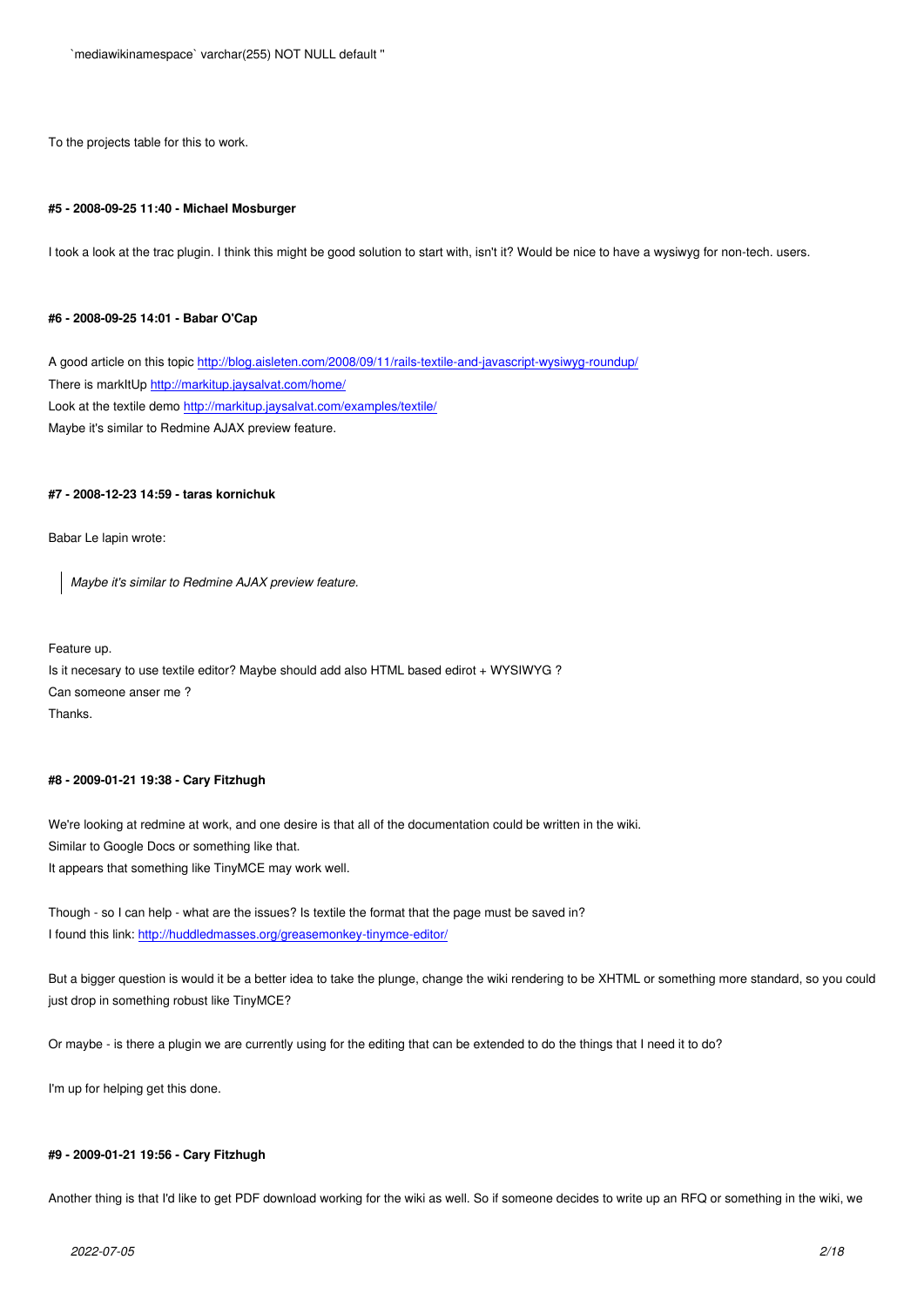I'm up for helping with these things, just don't know where to start.

### **#10 - 2009-01-26 16:02 - Cary Fitzhugh**

Saw this as well http://developer.yahoo.com/yui/editor/

#### **[#11 - 2009-02-11 22:01 - rupert thurn](http://developer.yahoo.com/yui/editor/)er**

Jean-Philippe Lang wrote:

*FCKeditor seems to produce html code but Redmine wiki is not html based. I don't know any WYSIWYG textile editor.*

http://moinmo.in uses fckeditor, and converts the html back to wiki markup: http://hg.moinmo.in/moin/1.9/file/e86a7b66eb0e/MoinMoin/converter/text\_html\_text\_moin\_wiki.py.

#### **[#12 - 2009-04-0](http://moinmo.in)[2 11:10 - Peter Muusers-Meeuwsen](http://hg.moinmo.in/moin/1.9/file/e86a7b66eb0e/MoinMoin/converter/text_html_text_moin_wiki.py)**

Jean-Philippe Lang wrote:

*FCKeditor seems to produce html code but Redmine wiki is not html based. I don't know any WYSIWYG textile editor.*

There seems to be some work in progress at http://mediawiki.fckeditor.net/

Can anyone tell if this is a possible addition for redmine? Unfortunately i'm not really into Ruby language (yet), so at the moment i'm not able to try implementing this myself (i'm happy to have [been able to install ruby/redmi](http://mediawiki.fckeditor.net/)ne properly on my server :))

Once you know wiki-markup, it's pretty straightforward, but a lot of non-tech people can't make any sense of it and prefer a wysiwyg-approach. If a wysiwyg-solution is available for textile markup, i think it would be a lot easier to 'sell' this to the general audience, and make it a more pleasant and accessible workflow to actually participate in projects... In my experience, a lot of end-users are turned off by the Textile markup. It feels like teaching them HTML is easier than teaching them Textile, because the HTML tags have some sensible descriptions that they can relate to.

Anyway (let's not make this a rant about Textile... ;)).... Any thoughts of implementing fckeditor as they did at http://mediawiki.fckeditor.net/?

I'd be happy to help out where i can. Cheers, Peter

### **#13 - 2009-05-22 14:23 - Tim Aleinikoff**

*- File error\_log added*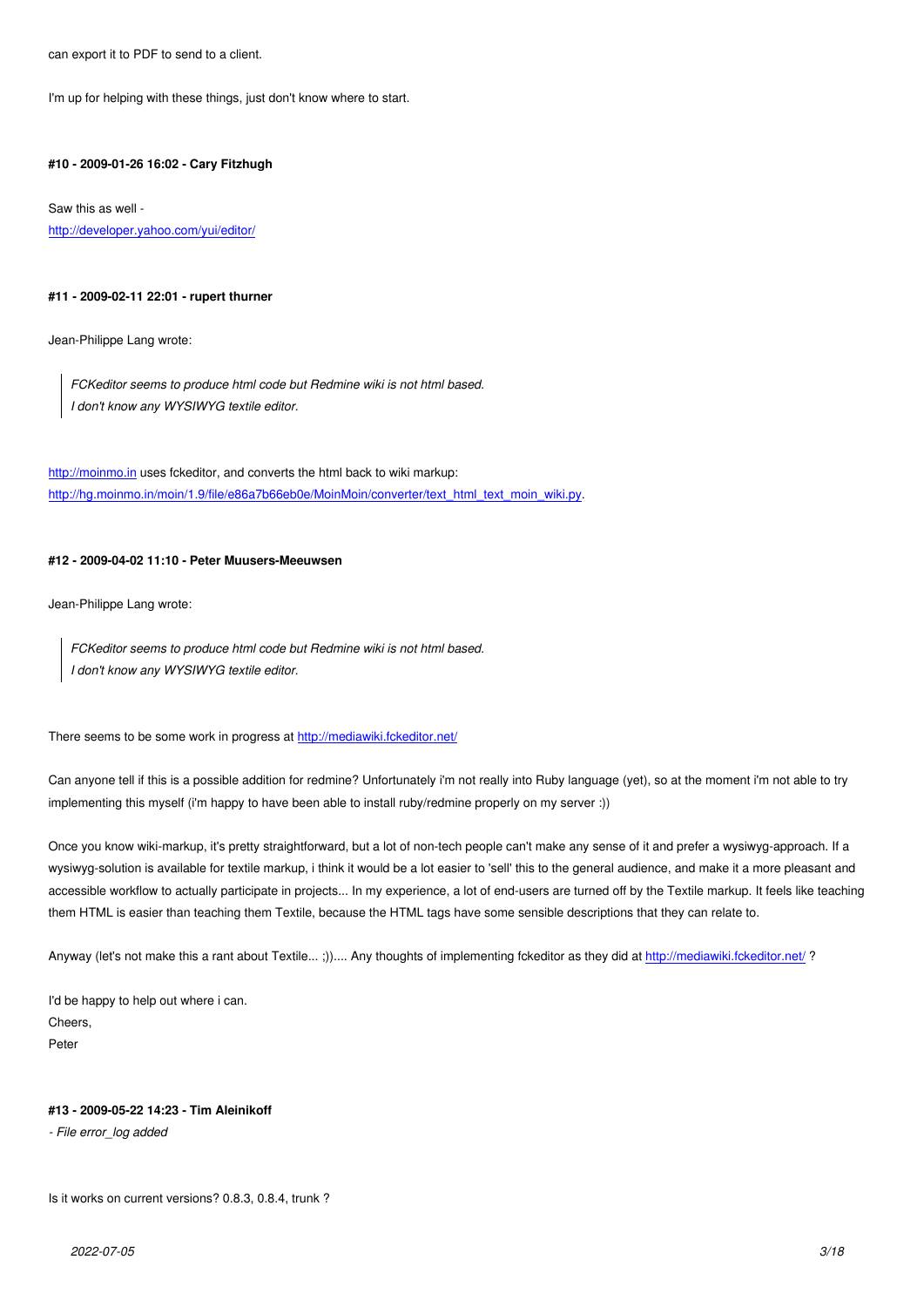### **#14 - 2009-05-22 22:15 - Jens Goldhammer**

What´s the status of this topic? Change to html? Keep textile?

I think, this topic is very important for the future of redmine. In my eyes, the wiki should be easy to use by the users and have a good export possibility. Extensions and macros should be easily added. Look at Confluence- They also integrate a good wysiwyg editor and convert it to their special syntax. They have a great pdf export.

What are your thoughts? Thanks, Jens

### **#15 - 2009-06-22 17:11 - Andy McMaster**

Hi,

Any update on this please? Just starting to use Redmine and very impressed but would like to move existing wiki use into a more project based format (i.e. Redmine). Currently using vqwiki.

However, a better editor would make some users lives easier...

Cheers

Andy

### **#16 - 2009-08-06 15:58 - Holger Winkelmann**

Cary Fitzhugh wrote:

*Saw this as well http://developer.yahoo.com/yui/editor/*

Hi, I was thinking of the YUI Editor as well because of the feature I ha[ve seen in the flickr example http://dev](http://developer.yahoo.com/yui/editor/)eloper.yahoo.com/yui/examples/editor/flickr\_editor.html

Tgis way we can reference objects in redmine like Ticket, Changesets etc. by adding a button and make a AJAX based search for the redm[ine objects \(i.e. Ticket description\) the Editor inserts the correct lin](http://developer.yahoo.com/yui/examples/editor/flickr_editor.html)k then.

### **#17 - 2009-12-02 04:34 - and l**

### Update??

This is a really important feature, it would be great if the community could be informed of it's status. Thanks for the great work.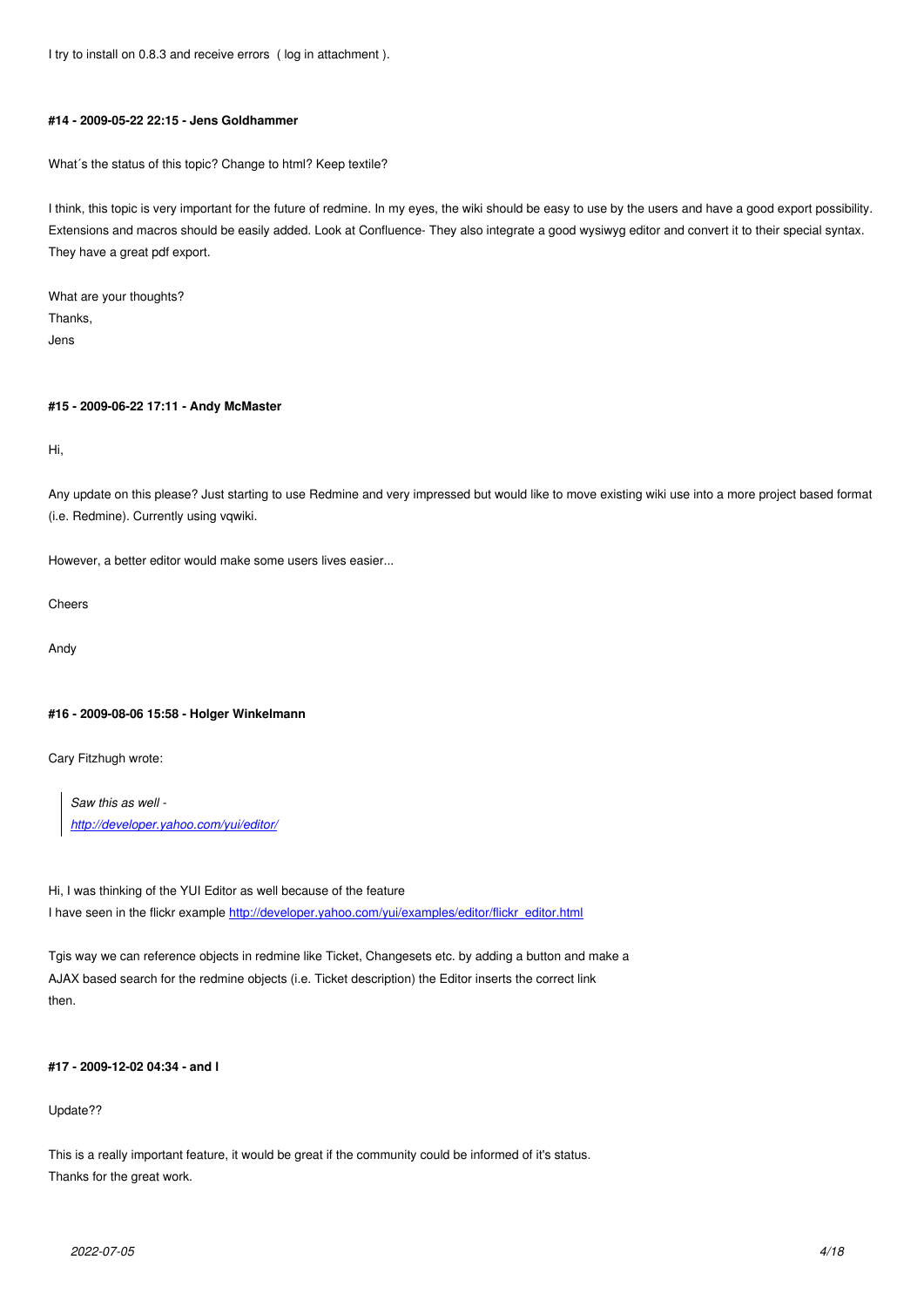Hi Folks,

Just started to use Redmine, I was wondering if there is any definative update on this issue? It seems that there is a patch for 0.7 from Brendan Ragan but no mention as to wether what other versions the patch will work for. I think a WYSIWYG editor for a Wiki is a must not just for the products apeal but for productivity alone.

Dave

#### **#19 - 2010-02-15 20:50 - Tyler Mulligan**

I too would like to see this feature. It would certainly help the less tech savvy users contribute to the wiki

### **#20 - 2010-02-16 00:04 - and l**

It seems this feature is in demand by users but their aren't the coders to make it happen. Is there are bounty system in redmine or what's the process for getting tickets like these into coders priorities?

We use redmine for tech work but increasingly for non-tech projects as well. The current wiki prevents non-tech users from really getting active in the system.

This ticket is really an opportunity for redmine to expand it's reach and user base.

### **#21 - 2010-02-16 08:54 - Jeffrey Jones**

Textile was designed to be a "sane" version of HTML and be user friendly (i.e. usable by non-techies) however if that isn't enough then usually the best way to get something put into an open-source project is to roll up your sleeves or offer to pay someone to develop the code.

Maybe contact the core members directly or ask in the plugin forum since the plugin writers probably have a reasonably good knowledge of the code-based.

I am totally 100% against the idea of switching the wiki to XHTML markup without allowing users to stick with textile. Personally my experience of WYSIWYG editors like fck and TinyMCE is ...varied.

#### **#22 - 2010-02-16 14:39 - Tyler Mulligan**

In my experience textile has been more confusing to users than anything. Especially if they are actually semi-technical users coming from wiki's that use more common syntax. Regardless of that point, I think a stronger WYSIWYG is needed.

I found a decent textile WYSIWYG editor which layers on top of Textile which can be a start to a transition to an easier time in the wiki for your average user: http://tore.darell.no/sanskrit/

### **#23 - [2010-02-17 22:26 - federico](http://tore.darell.no/sanskrit/) silva**

#### Jeffrey Jones wrote:

*Textile was designed to be a "sane" version of HTML and be user friendly (i.e. usable by non-techies)*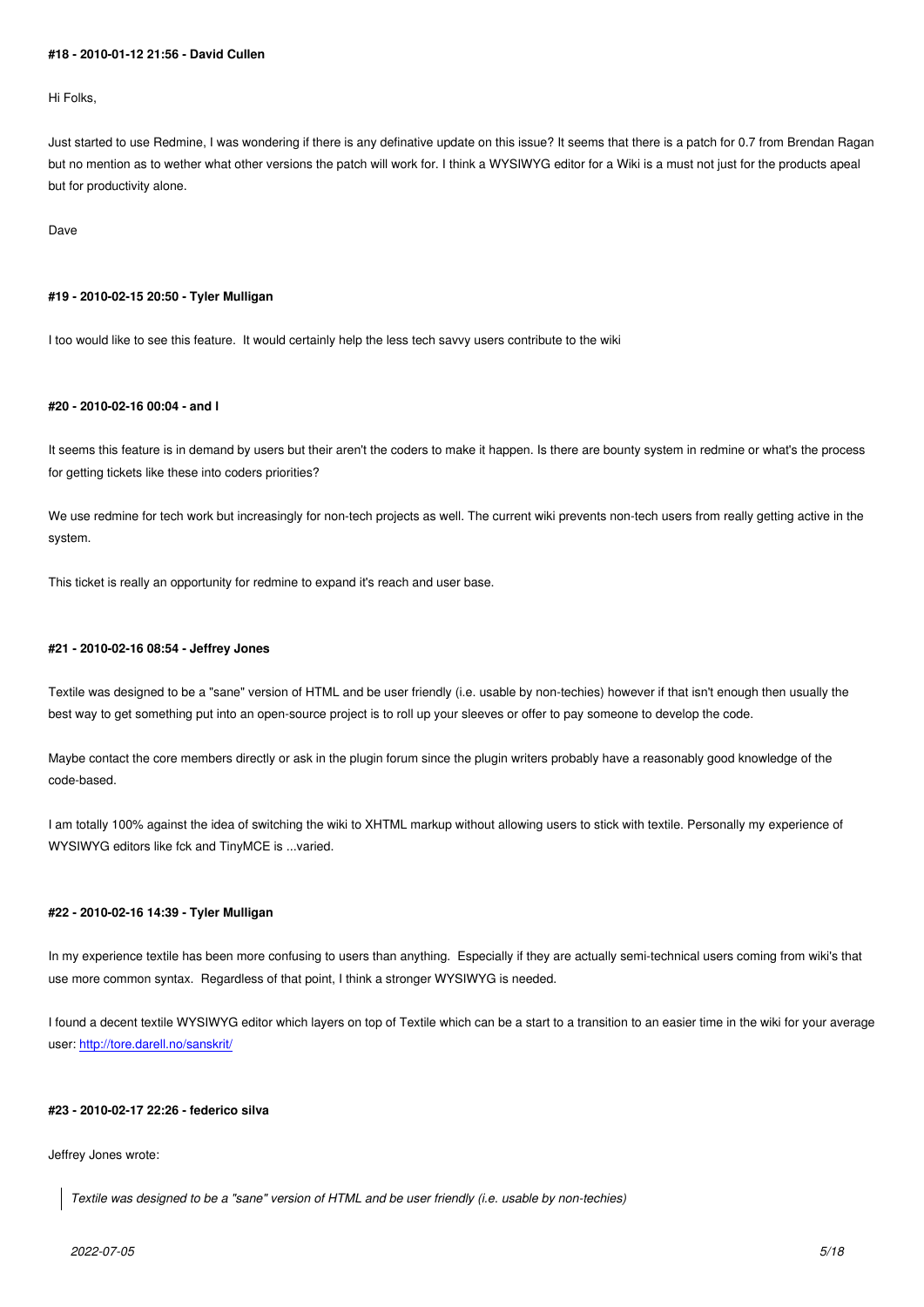In my experience it is me or the other devs the ones who end up editing the documentation the users should provide in the wiki and the tickets get full of format atrocities due to users pasting text which ends up evaluated as textile.

Several clients have asked us to use google pages (wiki template) and drop "that thing' which is a shame, really.

Jeffrey Jones wrote:

*however if that isn't enough then usually the best way to get something put into an open-source project is to roll up your sleeves or offer to pay someone to develop the code.*

I am (very slowly) looking into it; so any news about anyone also doing it would be welcome. I will post back when there is something worth showing.

Regargs, fede

#### **#24 - 2010-02-28 04:50 - Eric Davis**

Other markup formats can be created as plugins using the wiki\_format\_provider API. For example there is a Markdown version.

#### **#25 - 2010-03-03 03:34 - G N**

I have used several markup languages on wikis, bug trackers, blog and cms engines. All are fine, but when it comes down to **productivity**, nothing compares to wysiwyg, especially when content is written by people not so familiar with computers.

The Redmine feature set makes it a rather general project management platform that can be used for virtually any kind of project and not just software. I think that supporting a wysiwyg editor for wiki/issues/forums, which would store content as XHTML, would be a useful addition.

I was a big fan of the *markdown* and *restructured text* formats, until I tried to use *TinyMCE* in a django project a few months ago. I ain't going back... I just realized WYSIWYG editors have evolved. Also, WYMeditor seems like another great choice. It gives enough choice to the user, but not too much to cause any kind of trouble.

My \$0.02

#### **#26 - 2010-03-04 06:41 - Eric Davis**

*- Category set to Plugin Request*

### **#27 - 2010-03-10 09:48 - Oshyan Greene**

I agree this is a very useful feature, and while I recognize the value of Textile and wiki syntax, I see no good reason why that can't be compatible with WYSIWYG. I'd be willing to help sponsor this. As someone else asked, is there any formal way to sponsor, vote for, or otherwise support development on an issue?

### **#28 - 2010-03-10 15:49 - Andreas Schnederle-Wagner**

As we would also need a WYSIWYG within Redmine (non-techs working on wiki) we also would be willing to sponsor the development of this feature is there a way to do so?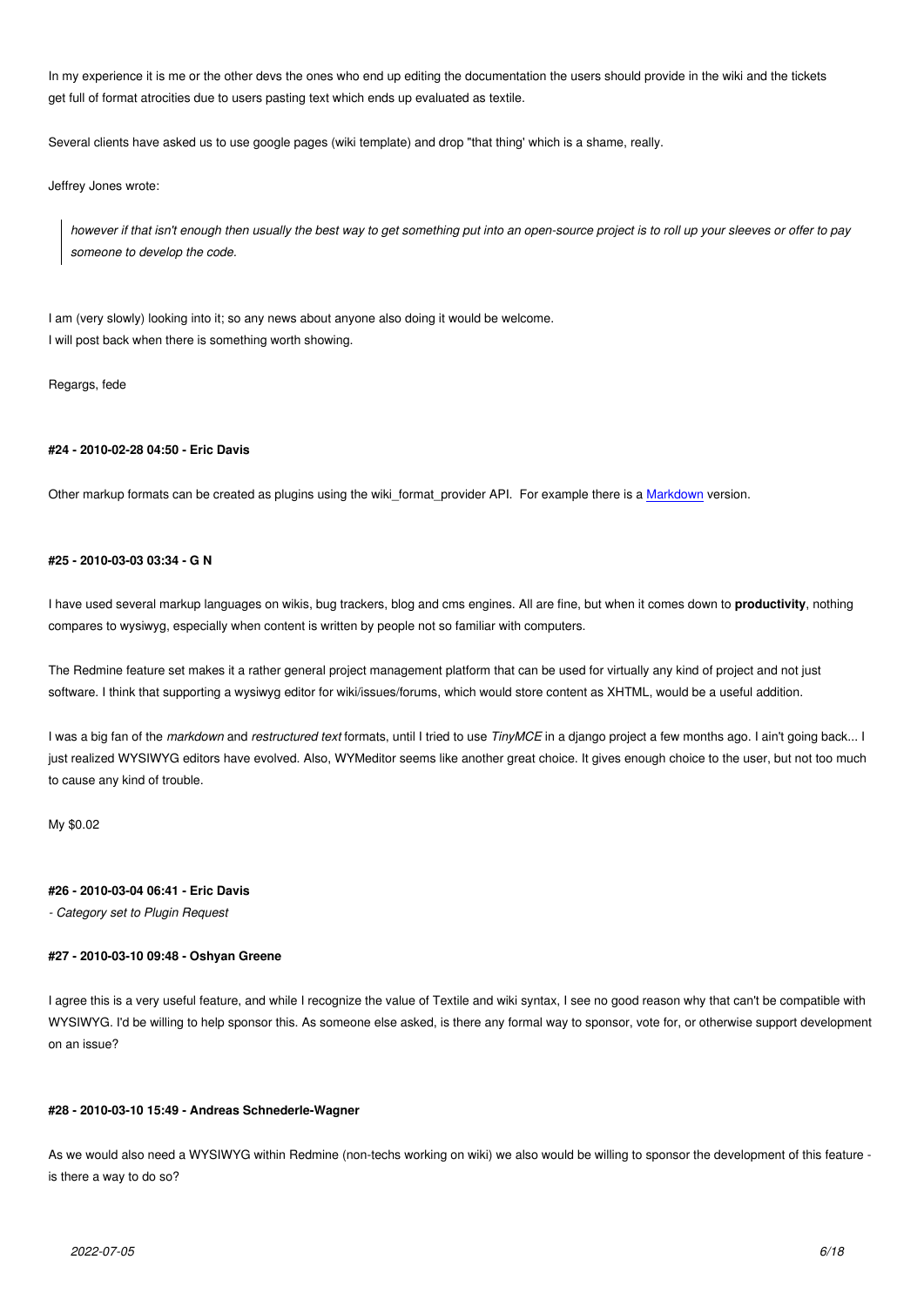plugin several times ... ;-)

Feedback anyone?

#### **#29 - 2010-03-10 16:51 - Tyler Mulligan**

I too would be willing to sponsor the development of this.

I tried to hack in http://tore.darell.no/sanskrit/ and it was clear some of the work involved was over my head.

### **#30 - 2010-03-1[7 20:11 - rupert thurner](http://tore.darell.no/sanskrit/)**

George Notaras wrote:

*The Redmine feature set makes it a rather general project management platform that can be used for virtually any kind of project and not just software. I think that supporting a wysiwyg editor for wiki/issues/forums, which would store content as XHTML, would be a useful addition.*

*I was a big fan of the markdown* and *restructured text* formats, until I tried to use *TinyMCE* in a django project a few months ago. I ain't going back... I just realized WYSIWYG editors have evolved. Also, WYMeditor seems like another great choice. It gives enough choice to the user, but not too much to cause any kind of trouble.

how is a (readable) diff to the privious version done in this case?

#### **#31 - 2010-03-17 20:38 - Tyler Mulligan**

*how is a (readable) diff to the privious version done in this case?*

With XHTML, just like any other code? I'm fairly certain it's possible to rig up something more visual, doing something like etherpad does with different background colors showing different editors.

### **#32 - 2010-03-26 19:15 - Hubert SABLONNIERE**

Hi,

I'm a developper and like most of you here, I think a WYSIWYG editor for the wiki is a must in order to get Redmine used by everyone in a project (including non technical users).

I've done some tries in a dirty way (using CKEditor) and I think I would be able to make a clean WYSIWYG plugin. I think I'll use tinyMCE which seems to be more suitable.

I'll try to start in this order:

- 1. Modify views not to interpret contents as textile but as (X)HTML.
- 2. Modify textareas as WYSIWYG editors. (the toolbar would only include already existing buttons)
- 3. Implement new buttons in order to supply special links (tickets, revisions, wiki pages...)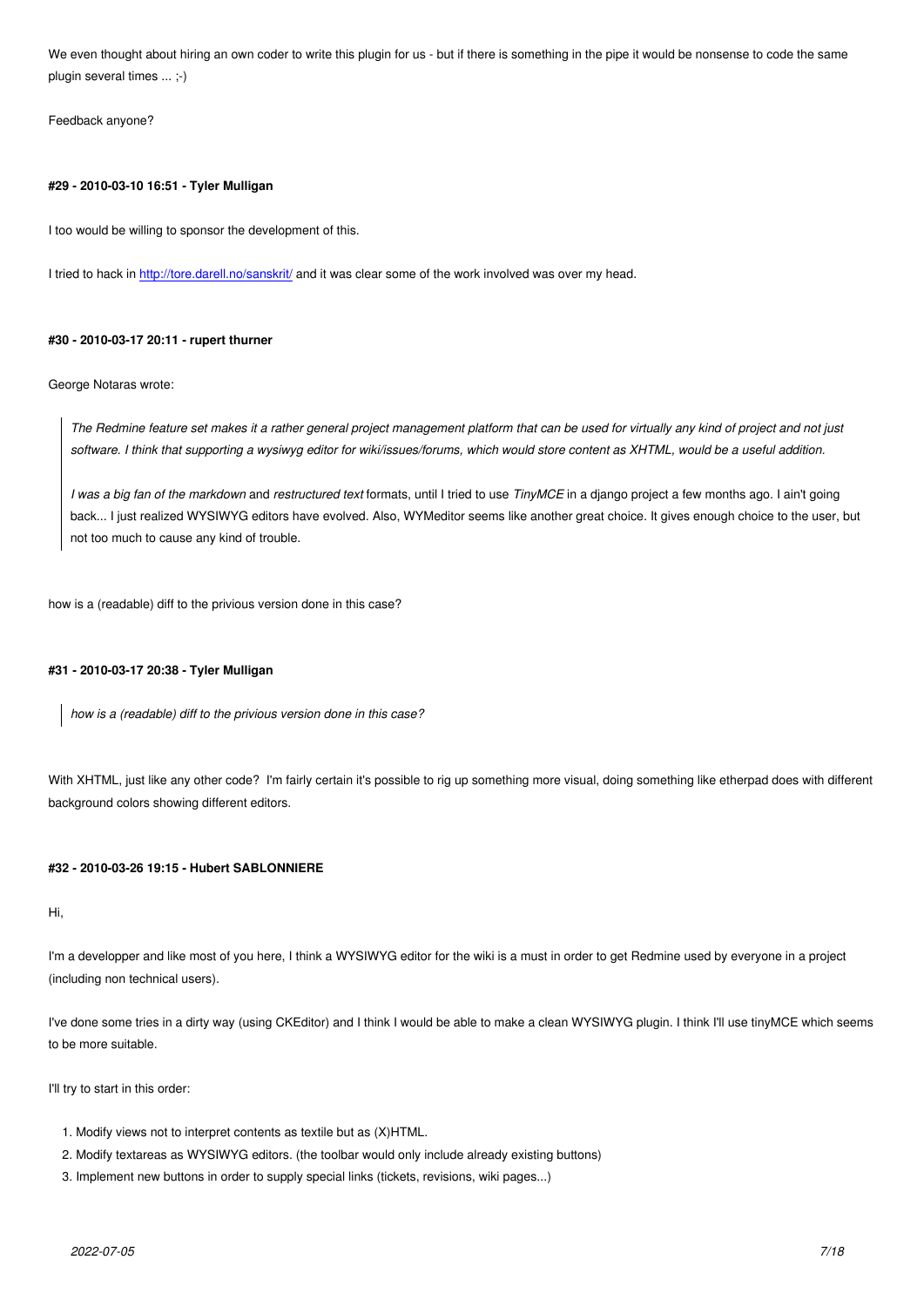# **#33 - 2010-03-26 19:23 - Hubert SABLONNIERE**

I forgot to mention stuffs about diffs. I think what Google Docs does or etherpad (thx Tyler) is a good start to study.

- *1. Modify views not to interpret contents as textile but as (X)HTML.*
- *2. Modify textareas as WYSIWYG editors. (the toolbar would only include already existing buttons)*
- *3. Implement new buttons in order to supply special links (tickets, revisions, wiki pages...)*

1. Implement diff between versions

# **#34 - 2010-03-31 11:35 - Akihiro Ono**

I tried to implement Redmine CKEditor Plugin. http://github.com/a-ono/redmine\_ckeditor

CKEditor is added as a text formatting. (refs #2025) [There was a textile dependency in Issues](http://github.com/a-ono/redmine_ckeditor)Controller#reply, so I thought it should be eliminated.

Contents are simply treated as HTML. I hope it will serve as a reference.

# **#35 - 2010-04-02 04:07 - Eric Voisard**

Sure my non-tech colleagues would appreciate such a plugin, especially since CKEditor is already available in other webapps we're using.

But how do plain text email notifications look? Is html correctly removed? (because I guess resulting html is more complex than textile's one)

Eric

# **#36 - 2010-04-02 05:17 - Akihiro Ono**

Eric Voisard wrote:

*But how do plain text email notifications look? Is html correctly removed? (because I guess resulting html is more complex than textile's one)*

It is easy only to remove html tags. But it seems you should select html email if you need readability.

# **#37 - 2010-04-02 15:11 - Vladimir Dzalbo**

Akihiro,

That is really a great plugin indeed! I like it a lot.. The only difficulty I am having now is with integrating pictures into the page. Normally you would want to put an attachment picture and put it into the issue comment within one update..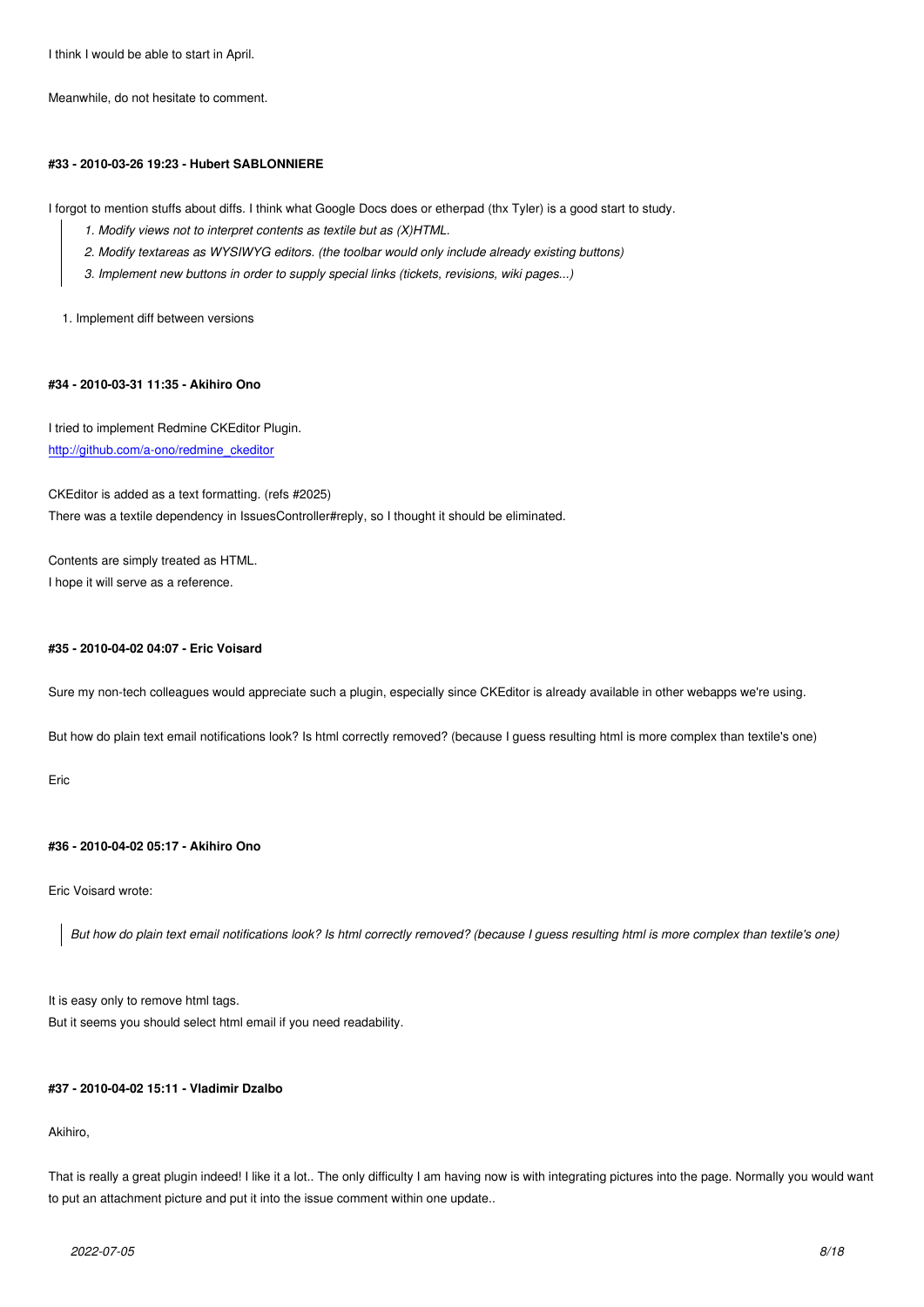#### **#38 - 2010-04-02 16:28 - Eric Voisard**

One more concern: how about the readability of an issue history. I mean with textile, text formating is limited to a small set of font sizes and a few of html tags, while with powerful editors such as CKEditor, users can give their updates the look they want.

Wouldn't it be much more difficult to find our way through the history of an issue, if "Updated by ...> lines get burried into a long and "multi-styled" html page (dependent on users skills in graphic arts)?...

I think such advanced editors would be cool for Wiki documentation but I'm not convinced about their usage in issue management. Well, one still can define some policy for editing issues (use default font/size, list of allowed tags).

Or can we make CKEditor providing different sets of functionalities and styles depending if it's used for wiki edition or issue updates?...

### **#39 - 2010-04-03 02:09 - Hubert SABLONNIERE**

*- File logo.gif added*

I agree with Eric, I think having to much power in the WYSIWYG editor is a bad think. Maybe we should stick to features which are on the current toolbar and maybe add some preconfigured styles (by the admin). This way the project wikis can have a relative common look on every pages.

Concerning issue history, the formatting limits should be quiet the same as the ones currently in use.

About the picture integration, especially the one update thing, there's really some thinking to do...

#### **#40 - 2010-04-06 17:19 - Eraldo Girardi**

Akihiro Ono wrote:

*I tried to implement Redmine CKEditor Plugin.*

*http://github.com/a-ono/redmine\_ckeditor*

Gre[at plugin! Works well on 0.9.3 but conflicts](http://github.com/a-ono/redmine_ckeditor) with subtask\_plugin. I have this trace:

ActionView::TemplateError (undefined method `issues\_family\_content' for #<ActionView::Base:0x672bb3>) on line #45 of vendor/plugins/redmine\_subtasks/app/views/issues/\_list.rhtml:

- 42: parents\_on\_first\_lvl += [ first\_parent ] unless parents\_on\_first\_lvl.include?( first\_parent)
- 43: end -%>
- 44: <% parents\_on\_first\_lvl.each do |parent| -%>

45: <%= issues\_family\_content( parent, issues, query, emphasis\_issues) %>

- 46: <% end -%>
- 47: <% end -%>
- 48: </tbody>

vendor/plugins/redmine\_subtasks/app/views/issues/\_list.rhtml:45:in

`\_run\_rhtml\_vendor47plugins47redmine\_subtasks47app47views47issues47\_list46rhtml\_locals\_issues\_list\_object\_query' vendor/plugins/redmine\_subtasks/app/views/issues/\_list.rhtml:44:in `each' vendor/plugins/redmine\_subtasks/app/views/issues/\_list.rhtml:44:in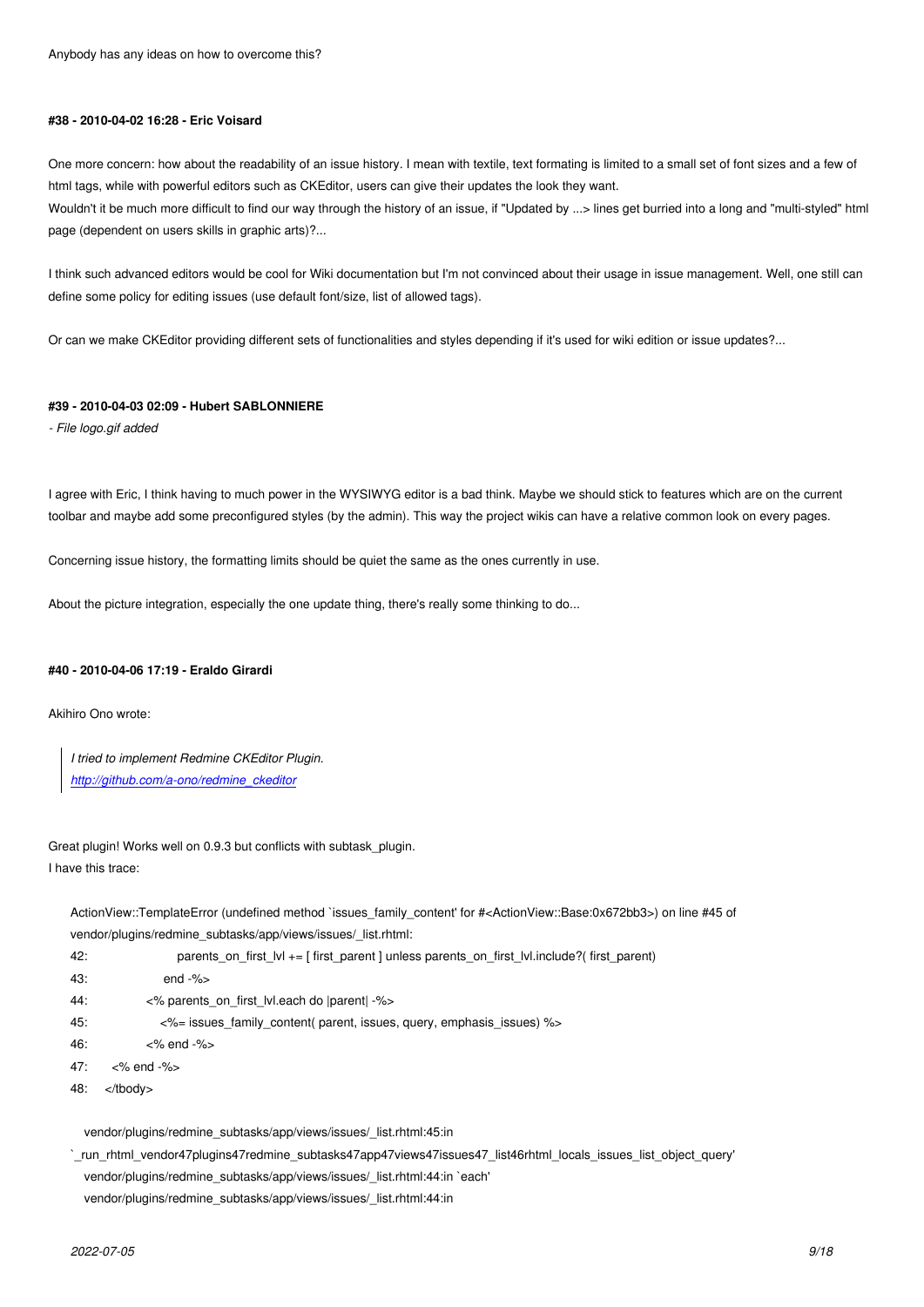`\_run\_rhtml\_vendor47plugins47redmine\_subtasks47app47views47issues47\_list46rhtml\_locals\_issues\_list\_object\_query' vendor/plugins/redmine\_subtasks/app/views/issues/\_list.rhtml:1:in

`\_run\_rhtml\_vendor47plugins47redmine\_subtasks47app47views47issues47\_list46rhtml\_locals\_issues\_list\_object\_query' vendor/plugins/redmine\_subtasks/app/views/issues/index.rhtml:55:in

`\_run\_rhtml\_vendor47plugins47redmine\_subtasks47app47views47issues47index46rhtml' app/controllers/issues\_controller.rb:78:in `index' app/controllers/issues\_controller.rb:77:in `index' file:/lib/jruby-rack-0.9.7.jar!/rack/adapter/rails.rb:36:in `serve\_rails' file:/lib/jruby-rack-0.9.7.jar!/rack/adapter/rails.rb:41:in `call' file:/lib/jruby-rack-0.9.7.jar!/jruby/rack/rails.rb:149:in `call' file:/lib/jruby-rack-0.9.7.jar!/rack/handler/servlet.rb:19:in `call' :1

Rendered rescues/\_trace (265.0ms) Rendered rescues/\_request\_and\_response (32.0ms) Rendering rescues/layout (internal server error)

I tried to solve but without luck.. I'm not so ruby involved.. Do you have any suggestion? Thanks!

# **#41 - 2010-04-06 22:44 - Hubert SABLONNIERE**

Little update:

I worked this weekend on my own WYSIWYG plugin using tinyMCE editor. Akihiro's project helped me a lot, thanks again!

I achieved a simple implementation of the editor the same way. Once installed, you've go to set TinyMCE as the text formatting in configuration.

FYI, I'll definitly spend the necessary amount of time to have something decent over the next 2 weeks. Be patient.

I'll create my github repo later this week with a small roadmap of the plugins I intend to develop (links, images...)

#### **#42 - 2010-04-21 10:59 - Mingcai SHEN**

Hello,

Thanks for your work. But what do you think CKEditor+CKFinder?

#### Regards.

--

Hubert SABLONNIERE wrote:

*Little update:*

*I worked this weekend on my own WYSIWYG plugin using tinyMCE editor. Akihiro's project helped me a lot, thanks again!*

*I achieved a simple implementation of the editor the same way. Once installed, you've go to set TinyMCE as the text formatting in configuration.*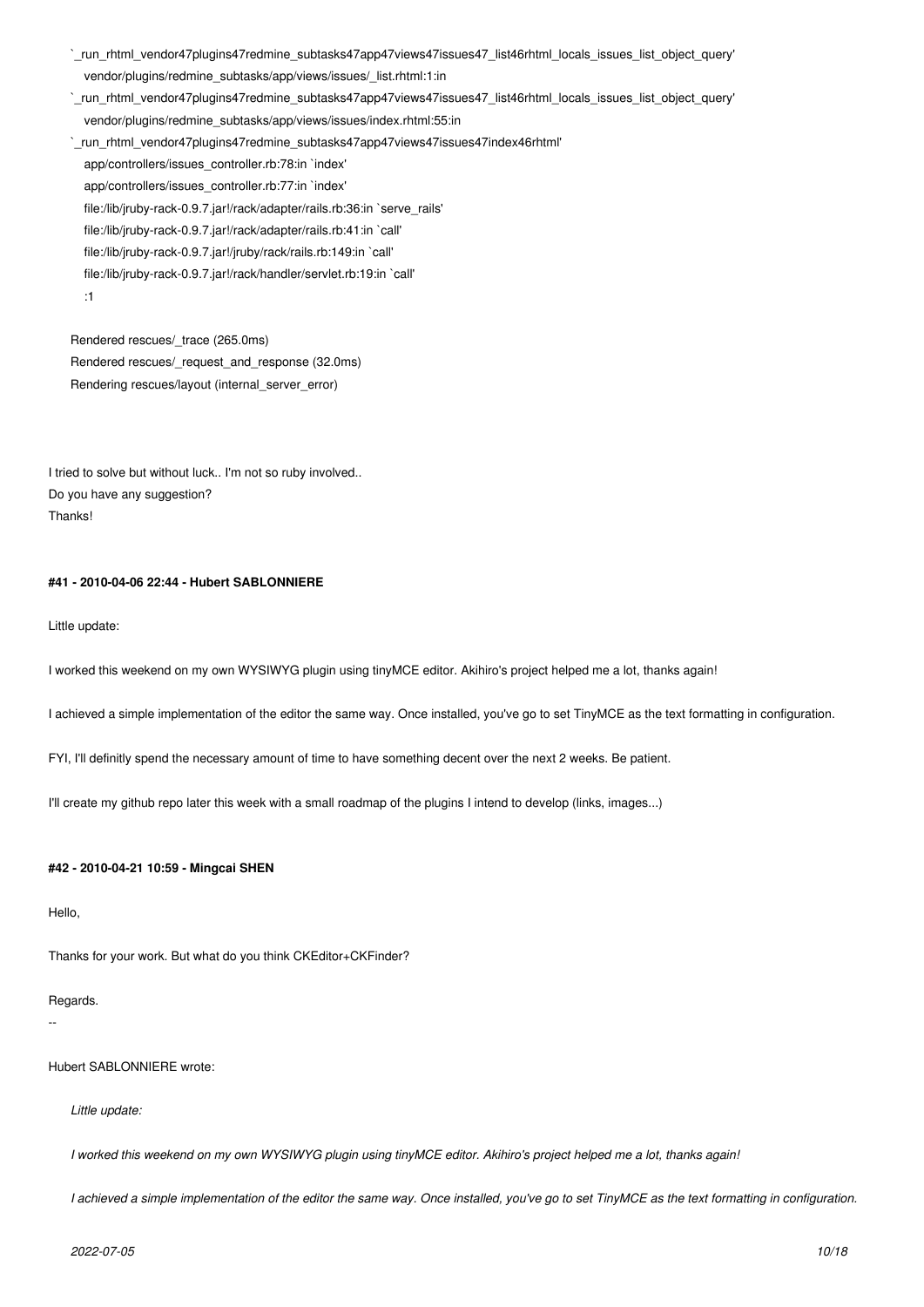*I'll create my github repo later this week with a small roadmap of the plugins I intend to develop (links, images...)*

### **#43 - 2010-04-21 11:33 - Eraldo Girardi**

You read my mind. CKEditor is really useful but there's a serious problem with the image upload. It has to be configured to use a certain page to upload images but how to do this in Redmine?

CKFinder can't help because it needs php or asp to work.

Do someone knows how to use an url to load an attachment to Redmine?

Please see this page: CKEditor File Browser Uploader

Mingcai SHEN wrote:

*Hello,*

*Thanks for your work. But what do you think CKEditor+CKFinder?*

*Regards.*

*--*

**#44 - 2010-05-15 10:51 - Hubert SABLONNIERE**

Hi WYSIWYG fans,

My work on the plugin is in progress! I also found a little name for it : Tinymine. (Redmine wysiwyg tinyMCE was very long). Here's my roadmap: v0.1.0

- The WYSIWYG replace the classic editor
- A button on the toolbar allows you to add a link to a wiki page
- A button on the toolbar allows you to save your work without going back to the view

FYI: There's features are almost done, there's still some little bugs.

v0.2.0

- A button on the toolbar for document links
- A button on the toolbar for version links
- A button on the toolbar for SCM files links
- A button on the toolbar for the TOC

v0.3.0

- Handling images with some kind of graphical browser/finder.
- A button on the toolbar for code with syntax coloration

v0.4.0

- Handling diffs
- A task for automatic textile 2 html conversion a one or more projects

I'll publish my code on github once the v0.1.0 will be done.

Regards.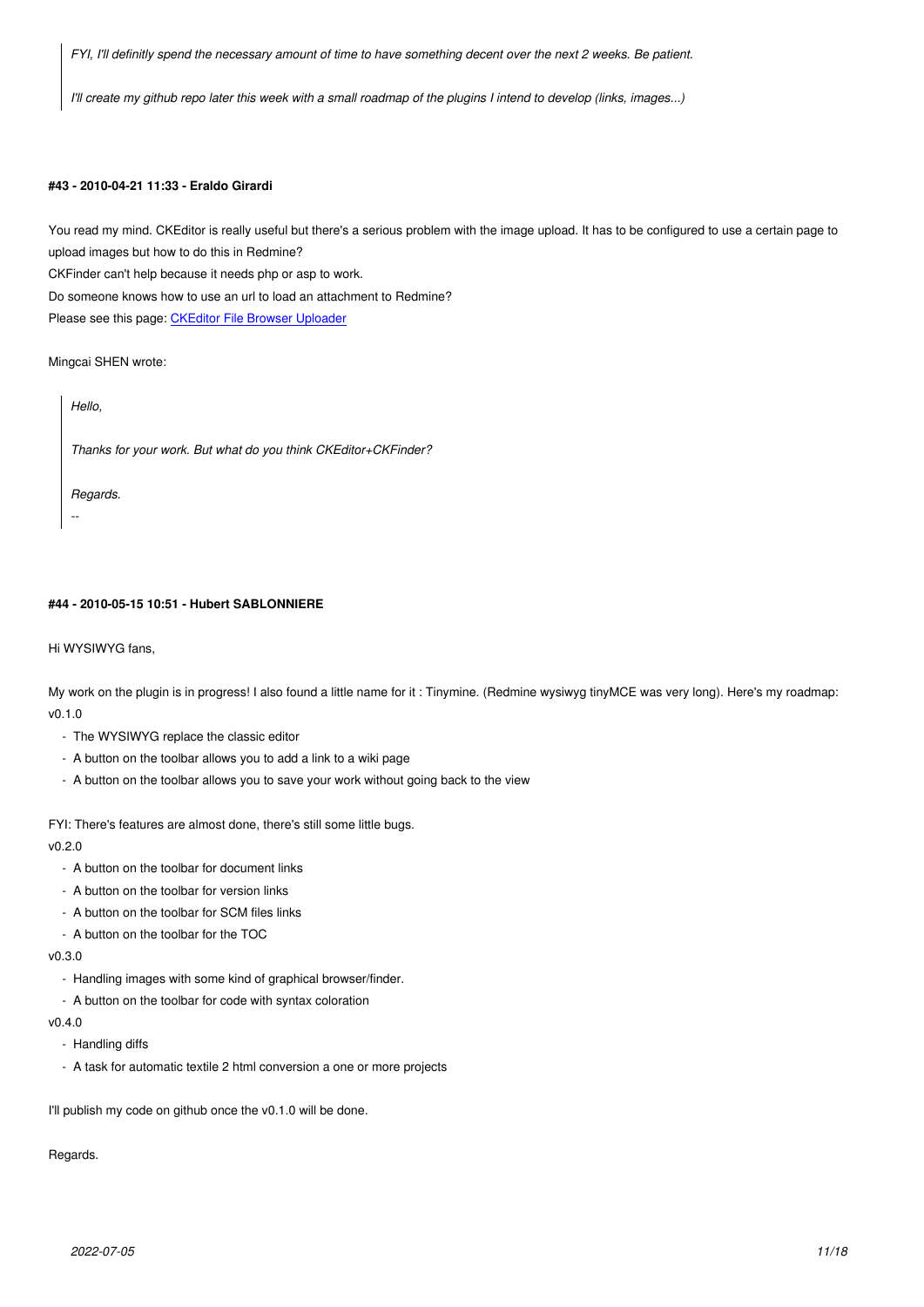### **#45 - 2010-05-15 12:47 - Holger Winkelmann**

Hey Hubert,

Soounds great ;-) what about links to issues ?

#### **#46 - 2010-05-15 14:26 - Hubert SABLONNIERE**

Holger Winkelmann wrote:

*Hey Hubert,*

*Soounds great ;-) what about links to issues ?*

Thanks Holger that's right, I took the list of the macro from the [[RedmineWikiFormatting]] page and completly forgot the first part about issues and changesets. I'll take care of it in v0.2.0

#### **#47 - 2010-05-15 15:25 - Holger Winkelmann**

### Hubert SABLONNIERE wrote:

*Thanks Holger that's right, I took the list of the macro from the [[RedmineWikiFormatting]] page and completly forgot the first part about issues and changesets. I'll take care of it in v0.2.0*

Good to know, this approach combined with the autocomplete controller can be a huge step for editing wiki content. But I talked about this already in comment 16 of this issue above. ;-)

### **#48 - 2010-06-18 11:56 - Benjamin FRAUD**

Hi Hubert.

Have you made any progress in your work? This feature sounds really interesting, and we're already using TinyMCE in another project. I was wondering though, will it be possible to catch a link when opening the file browser, so it can easily be copied in the main text field? In our current version of TinyMCE used with a PHP application, we open the file when clicking on it, it would be really cool if we could copy the link to the clipboard.

Thank you for your work. Have a nice one!

### **#49 - 2010-06-18 21:04 - Hubert SABLONNIERE**

Hi Benjamin,

I've been a little busy these times. I'll try to spend some time this week end.

Thanks again for your interest!

### **#50 - 2010-07-01 08:34 - Nicholas Kulikov**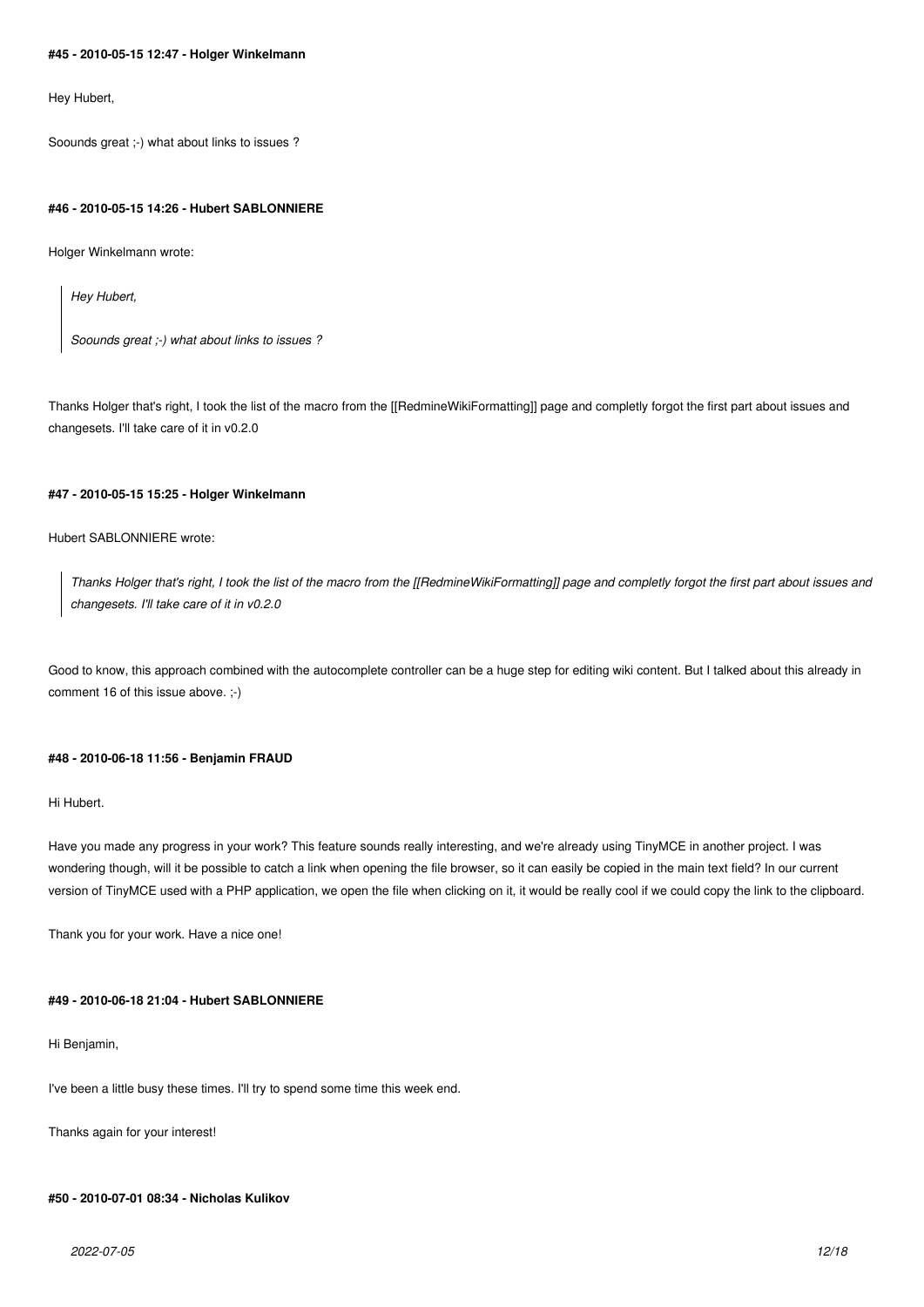and file uploading. Moreover, some views (for example, Activity) do not display this markup correctly.

### **#51 - 2010-07-01 12:54 - Hubert SABLONNIERE**

Thanks for your remarks. I made some progress on link insertion. I'll try to push my code soon.

#### **#52 - 2010-07-01 14:29 - Eraldo Girardi**

Great Hubert! Hope to see you soon with other good news!

### **#53 - 2010-07-19 10:38 - Benjamin FRAUD**

Hi!

I'm using CKEditor too (at least for the time being), and like Nicholas I'm facing some trouble with the links and uploading functions. Apparently the support of links to wiki pages inside Redmine is not handled, which force the user to use the adress bar to create a new wiki page. Would it be possible to add this functionnality? And I'm still looking for a way to catch a file link with some kind of browser through a webdav protocol, any chance someone might know something about that?

### **#54 - 2010-08-10 20:22 - Hubert SARRET**

Nice job Hubert ;)

#### **#55 - 2010-09-06 23:40 - Alexander A**

Nicholas Kulikov wrote:

*+1 vote for WYSIWYG editor. Now we are using integration with CKEditor (http://github.com/a-ono/redmine\_ckeditor) but it has weak support of links and file uploading. Moreover, some views (for example, Activity) do not display this markup correctly.*

Nicholas, а каким образом решили вопрос с отображением в настройках п[лагина информации, которая в](http://github.com/a-ono/redmine_ckeditor) /plugins/redmine\_ckeditor/config/locales/ru.yml Я создал такой файл, пишу в нем кириллицей, но отображение некорректно. Пришлось пока транслитом и символами обходиться.

#### **#56 - 2010-09-07 10:14 - Tony Rasskazov**

CKeditor with redmine is a great feature. But now we can't switch on it, because we have many documents written in Wiki formatting (texttile) and when we switch to CKeditor all texttile documents becomes unformatted. Can CKeditor produce texttile code? Or what should I do, to stay rendering correct for old texttile documents, after switch on CKeditor?

### **#57 - 2010-09-14 15:48 - Nicholas Kulikov**

Alexander A wrote: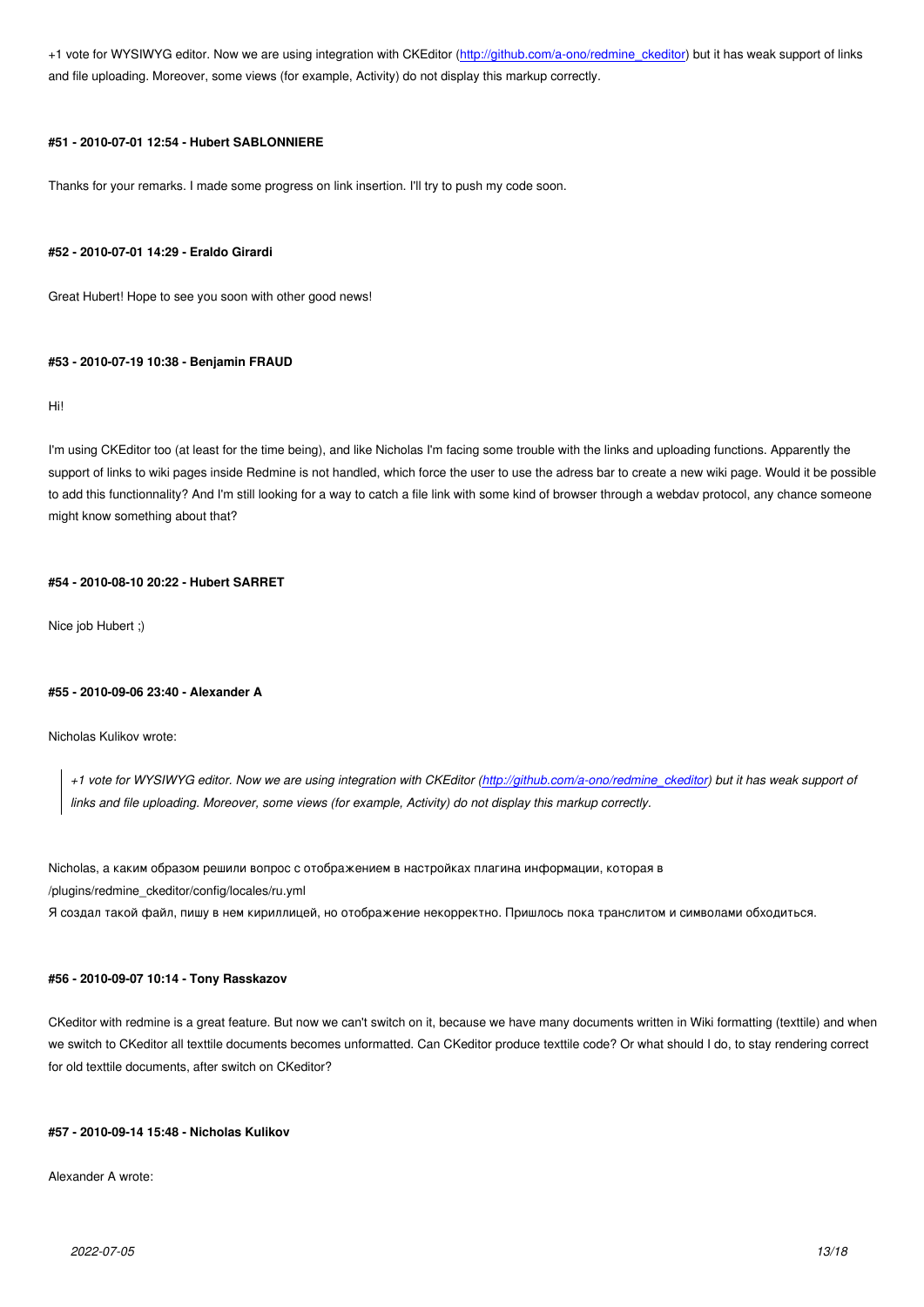*+1 vote for WYSIWYG editor. Now we are using integration with CKEditor (http://github.com/a-ono/redmine\_ckeditor) but it has weak support of links and file uploading. Moreover, some views (for example, Activity) do not display this markup correctly.*

*Nicholas, а каким образом решили вопрос с отображением в настройках [плагина информации, которая в](http://github.com/a-ono/redmine_ckeditor) /plugins/redmine\_ckeditor/config/locales/ru.yml*

*Я создал такой файл, пишу в нем кириллицей, но отображение некорректно. Пришлось пока транслитом и символами обходиться.*

Hey! :)

We do not use localization at all, so can't help you here.

Unfortunately current state of plugin is not very well for us. I've some unpredictable glitches when trying to make well formated text, so it takes a lot of time to do that work... Dunno, I think that we will back to textile formating.

### **#58 - 2010-09-22 13:07 - Peter Lawrence**

I've tried the redmine ckeditor, but like others here it is not that practical since you need to reformat all your wiki pages to a new format. What I requite is a wysiwyg editor for the textile format.

Ruby supports a method of converting textile to html and back again for example RedCloth3 which is used by Redmine. So converting wiki textile pages to html for CKEditor and then back again shouldn't be a big issue.

I've tested this theory via a quick hack of the redmine code and it seems to work.

What I did was to replace the RedmineCkeditor::WikiFormatting code with the standard textile code. Then altered the redmine WikiController edit function to convert the wiki page to html from textile format to html, using...

@content.text=RedCloth3.new(@content.text).to\_html

....and then on post I convert the contents back again using...

 htmlparser = HTMLToTextileParser.new htmlparser.feed(params[:content][:text]) params[:content][:text]=htmlparser.to\_textile

The HTMLToTextileParser came from http://jystewart.net/process/2007/11/converting-html-to-textile-with-ruby/

Any suggestions on the correct way of overloading WikiController edit and preview function via a plug-in interface would be useful.

### **#59 - 2010-10-06 22:15 - Paul paul**

*Any suggestions on the correct way of overloading WikiController edit and preview function via a plug-in interface would be useful.*

Peter, do you have patches for the changes you've made? Getting this to work properly (including the edit / preview functions) would be very useful for many of us. Thank you.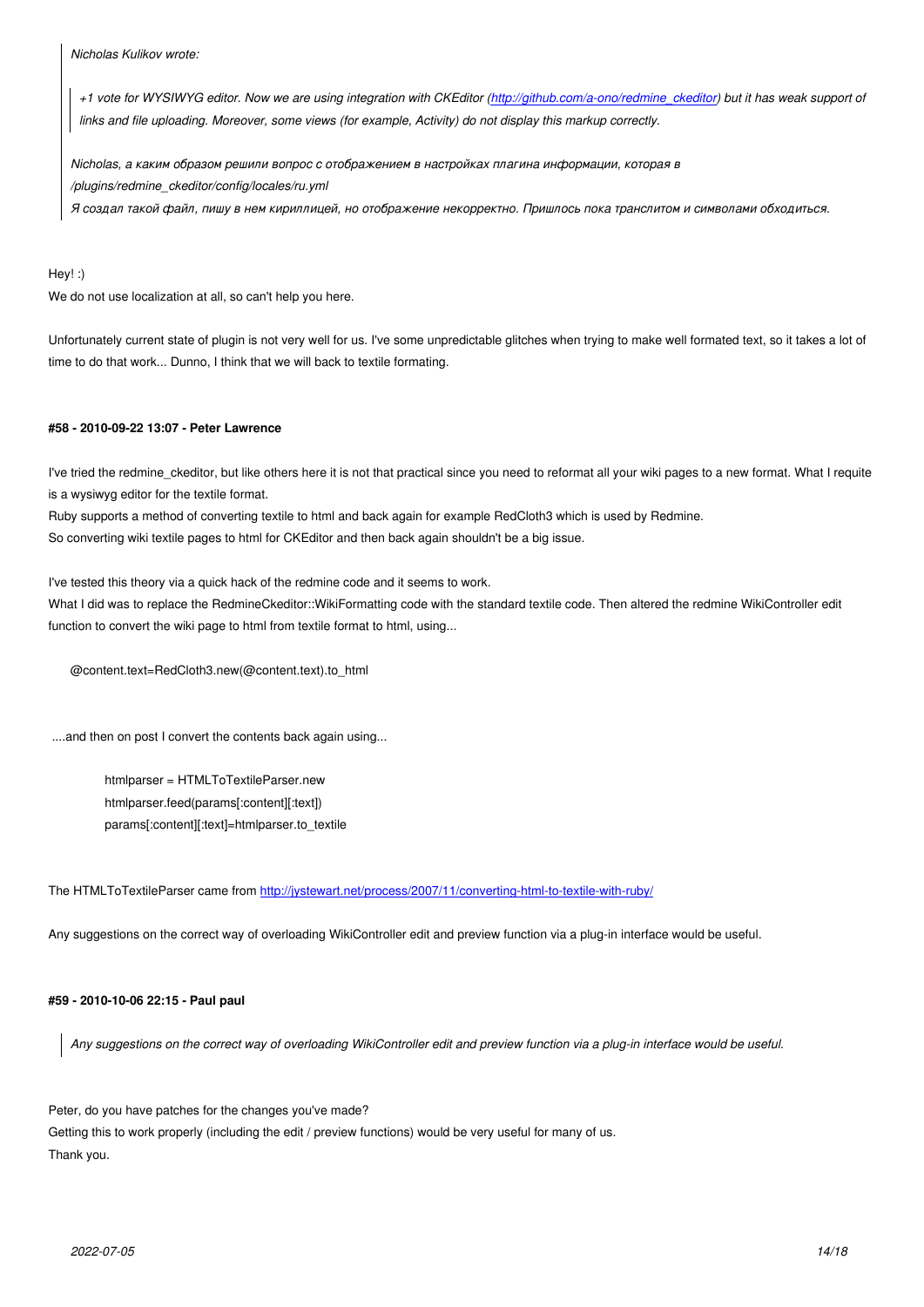For info on obtaining the code see the forum topic

[[http://www.redmine.org/boards/3/topics/17852]]

Note this is just a test application that should not be used outside a developmental environment.

# **#[61 - 2011-03-02 09:14 - Ludovic Leroux](http://www.redmine.org/boards/3/topics/17852)**

Brendan Ragan wrote:

*Here's a patch for 0.7 that will add a MediaWiki tab to your project settings and integrate it into the issues pages.*

*You will also need to add: [...]*

*To the projects table for this to work.*

### Brendan,

We try to use the redmine-mediawiki.patch with the redmine 1.0.4 version. It doesn't work and we have the error :

ActionView::TemplateError (Missing template projects/settings/\_mediawiki.erb in view path app/views) on line #24 of app/views/common/\_tabs.rhtml:

What is our problem ?

### **#62 - 2011-05-11 09:47 - Terence Mill**

Did anyone checkout if https://github.com/ebrahim/redmine\_ckeditor can do that?

### **#63 - 2011-08-02 00:5[6 - Jim Nelson](https://github.com/ebrahim/redmine_ckeditor)**

Eric Voisard wrote:

*Sure my non-tech colleagues would appreciate such a plugin, especially since CKEditor is already available in other webapps we're using.*

*But how do plain text email notifications look? Is html correctly removed? (because I guess resulting html is more complex than textile's one)*

*Eric*

We've been using CKEditor with Redmine for a bit now and plain text email notification is the one sticking point. Email notifications arrive with HTML formatting, even if Redmine is configured to send only plain text. The email is garbled, especially if it contains more than basic formatting. It doesn't appear the author plans on fixing this:

https://github.com/a-ono/redmine\_ckeditor/issues/7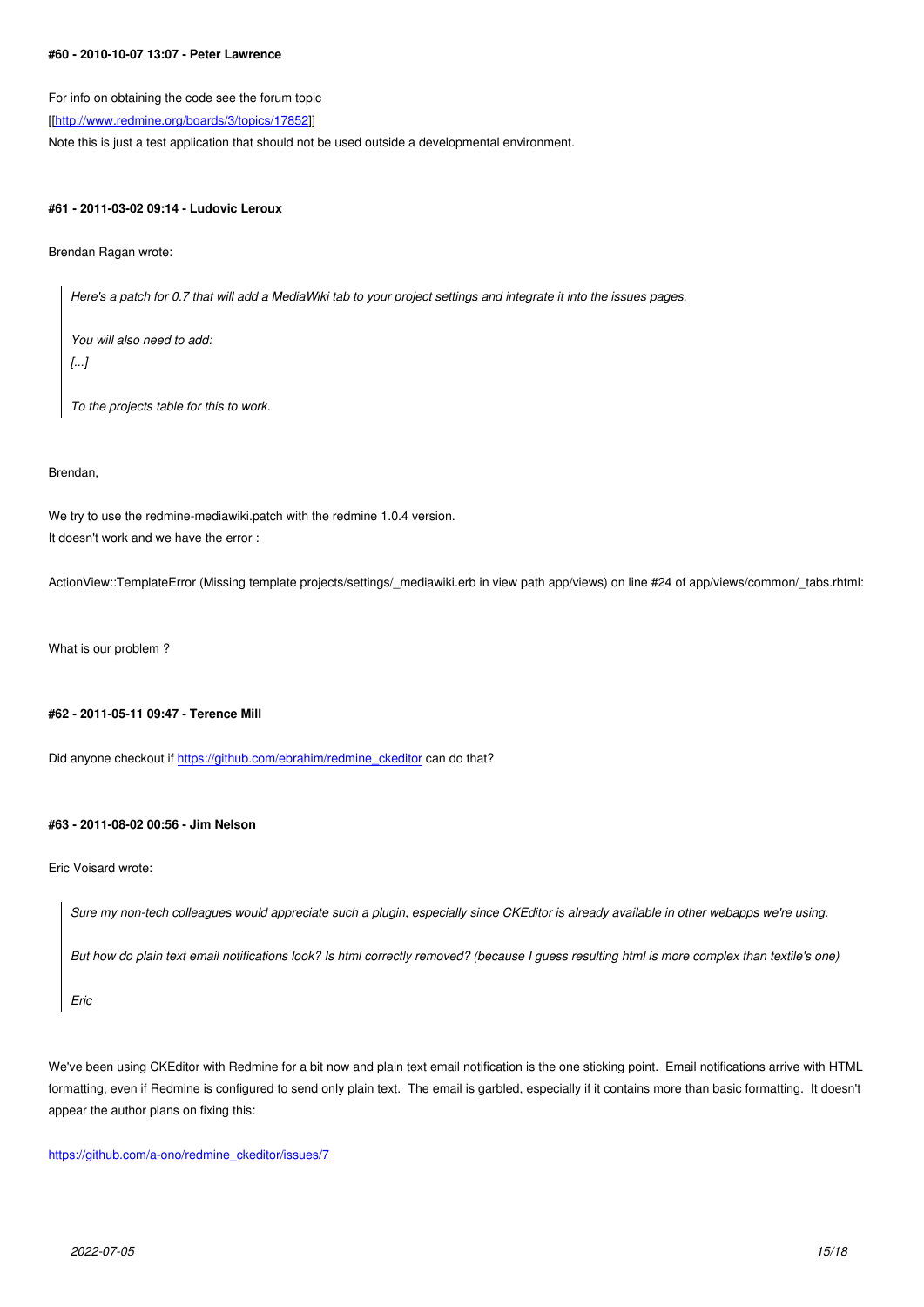Rereading my comment, perhaps I wasn't clear about one point: it's not that the emails arrive as HTML mail, but rather as plain text with HTML formatting codes embedded throughout.

#### **#65 - 2011-08-02 01:19 - Terence Mill**

The more bigger problem is that it is not possible to migrate to ckeditor and back because ckeditor doesn't use textile as internally markup. If using html editor how can i enter an use wiki macros, esecially how will that work on a WYSIWYG editor, because marcos need a server roundtrip to render.

### **#66 - 2011-08-02 18:19 - Eric Voisard**

Jim Nelson wrote:

*Rereading my comment, perhaps I wasn't clear about one point: it's not that the emails arrive as HTML mail, but rather as plain text with HTML formatting codes embedded throughout.*

I see, content is just sent as is, with text/plain MIME type. They aren't MIME multipart emails with a text/html section as they should. Mmh...

Eric

### **#67 - 2011-09-05 09:16 - Andrew Krasnoff**

*- File screenshot\_wiki.PNG added*

At current point I saw the best WYSIWYG Wiki editor in the Atlassian Confluence product. I've added screenshot with Atlassian wiki editor. It very difficult to edit wiki tables in the current redmine wiki editor. Atlassian wiki editor make it more simple.

This site use the same wiki editor: [[http://www.laits.utexas.edu/colaguides/content/wiki-site-editing]] It based on http://www.tinymce.com

### **#68 - 2011-[11-12 20:17 - Joe McLa](http://www.tinymce.com)[ughlin](http://www.laits.utexas.edu/colaguides/content/wiki-site-editing)**

\_Here's a patch for 0.7 that will add a MediaWiki tab to your project settings and integrate it into the issues pages.

You will also need to add:

`is\_mediawiki` tinyint(1) NOT NULL default '0', `mediawikiurl` varchar(255) NOT NULL default '', `mediawikinamespace` varchar(255) NOT NULL default ''

To the projects table for this to work.\_

This patch appears to be missing some critical files, such as the /app/views/projects/settings/\_mediawiki.rhtml file. Does not seem to work with what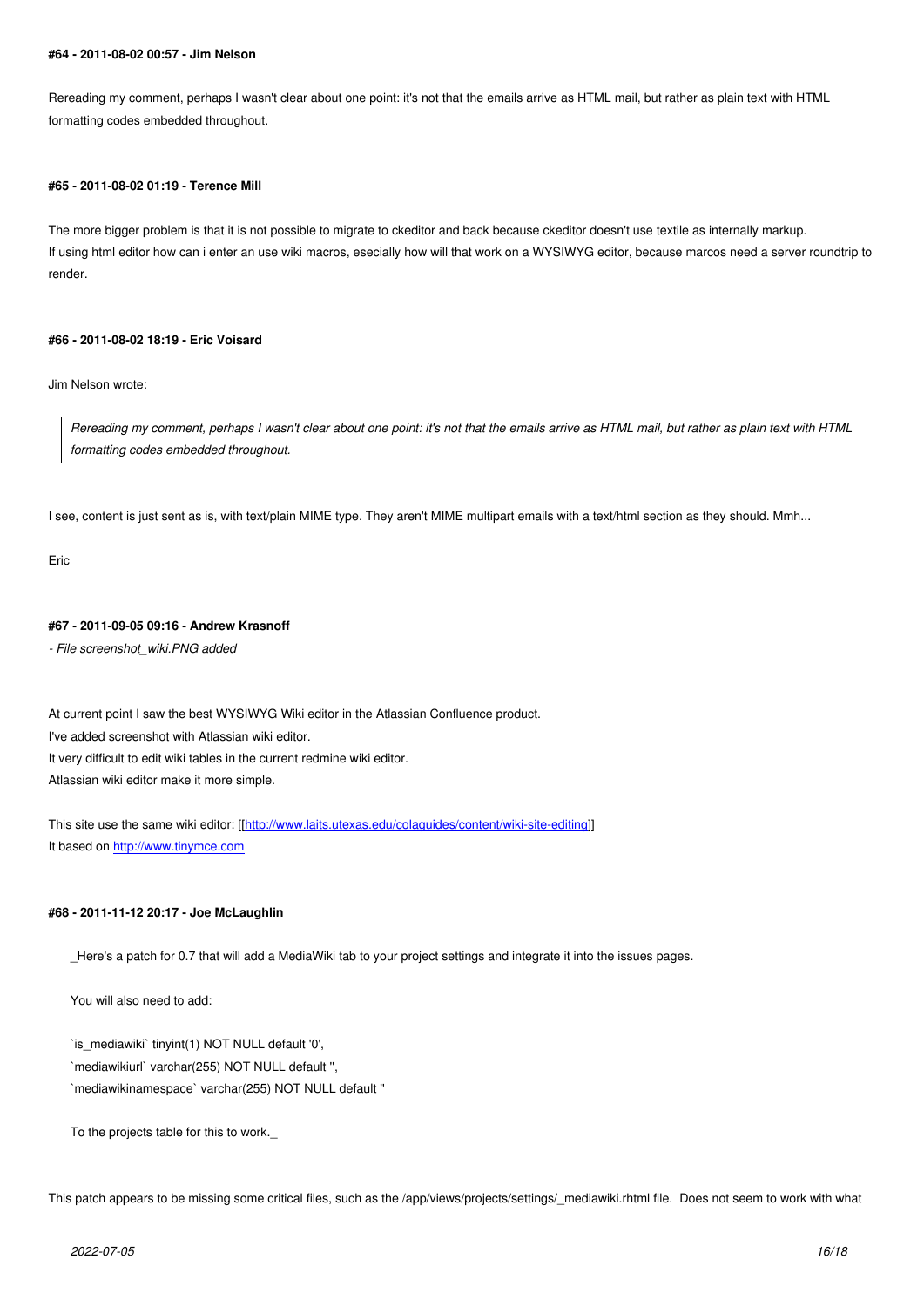#### **#69 - 2011-11-16 03:35 - Mischa The Evil**

Joe McLaughlin wrote:

*[...]*

*This patch appears to be missing some critical files, such as the /app/views/projects/settings/\_mediawiki.rhtml file. Does not seem to work with what was provided.*

For your information: that patch was created against Redmine 0.7.x, which is heavily outdated since we're currently on 1.2.x. That patch most likely won't work anymore and does probably not apply anymore also.

### **#70 - 2011-12-01 06:05 - Joe McLaughlin**

Any information you could give on an updated version of the patch??? I'm trying to basically reproduce it myself, but if something already exists...

# **#71 - 2012-12-03 01:50 - Joshua Lee**

Now we can use CKEditor+CKFinder. [[http://www.redmine.org/plugins/ckfinder\_for\_redmine]]

### **#[72 - 2013-05-23 09:10 - Dmitry K](http://www.redmine.org/plugins/ckfinder_for_redmine)**

Joshua Lee wrote:

*Now we can use CKEditor+CKFinder. [[http://www.redmine.org/plugins/ckfinder\_for\_redmine]]*

This [solution is only for Windows. How about \\*nix \(ubuntu\)](http://www.redmine.org/plugins/ckfinder_for_redmine)? Does anybody know, how to use it?

### **#73 - 2013-12-03 10:47 - Vito Marolda**

Is this feature request scheduled somewhere in the near future? (Nearly)-seamless copy/paste of text/images/tables to/from other documents can really boost productivity.

### **#74 - 2014-02-10 06:22 - Toshi MARUYAMA**

*- Related to Feature #5995: Text formatting can be dfferent base on project added*

### **#75 - 2014-02-10 06:24 - Toshi MARUYAMA**

*- Related to Feature #8095: Allow overriding the default text formatting in each project added*

# **#76 - 2014-02-10 06:27 - Toshi MARUYAMA**

*- Related to deleted (Feature #5995: Text formatting can be dfferent base on project)*